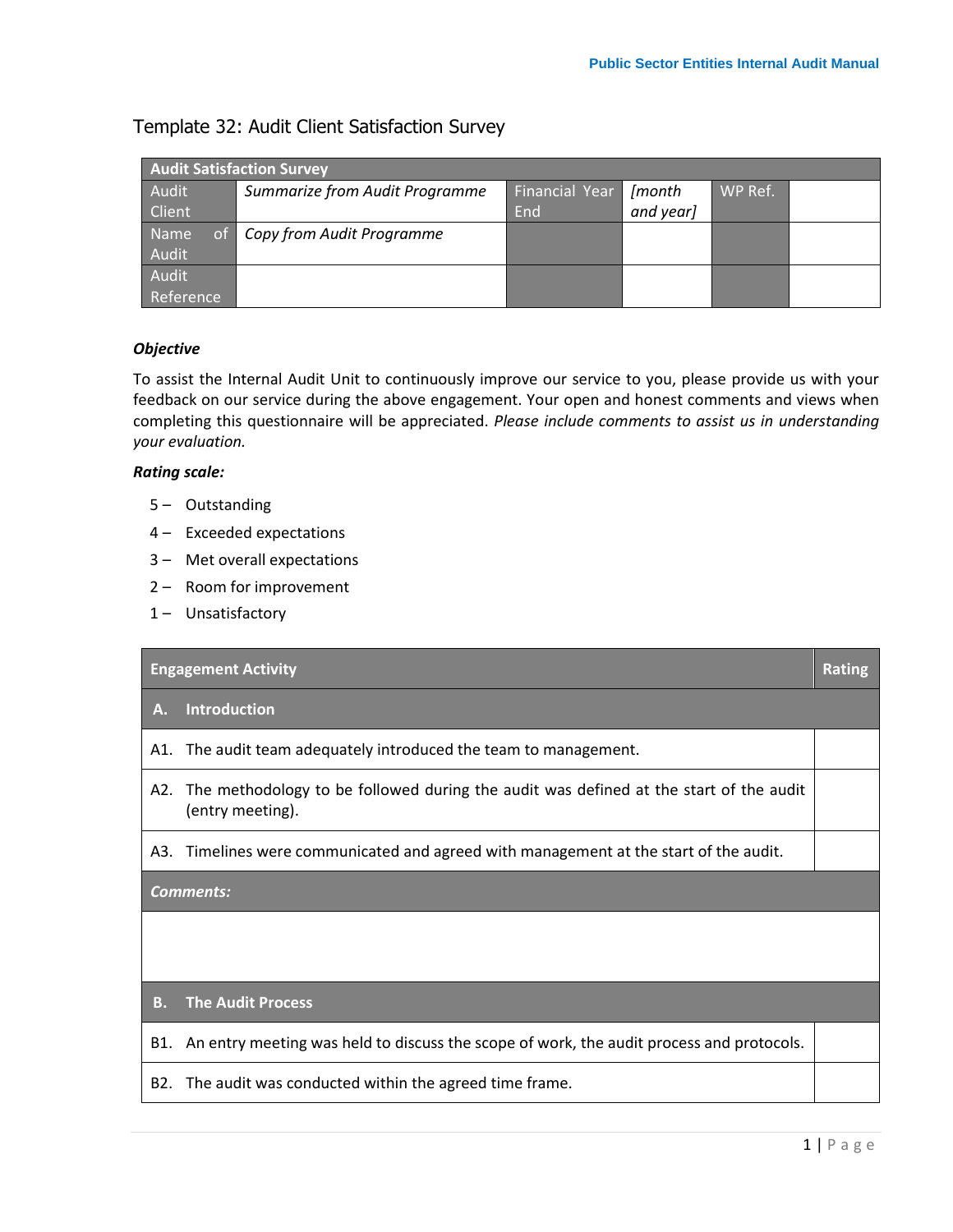| <b>Engagement Activity</b> |                                                                                                    |  |  |  |
|----------------------------|----------------------------------------------------------------------------------------------------|--|--|--|
| B3.                        | The disruption of daily activities was minimised as much as possible during the audit.             |  |  |  |
| B4.                        | The business concerns and perspective were adequately considered within the agreed<br>scope.       |  |  |  |
| B5.                        | The audit team demonstrated technical proficiency in the areas audited.                            |  |  |  |
| B6.                        | The audit team demonstrated an understanding of the system/process.                                |  |  |  |
|                            | B7. Audit findings and recommendations were discussed with management as the audit<br>progressed.  |  |  |  |
| B8.                        | The audit team demonstrated courtesy, professionalism and a constructive and positive<br>approach. |  |  |  |
| B9.                        | An exit meeting was held to discuss audit findings before the report was finalised.                |  |  |  |
|                            | <b>Comments:</b>                                                                                   |  |  |  |
|                            |                                                                                                    |  |  |  |
|                            |                                                                                                    |  |  |  |
| C.                         | <b>Internal Audit Report</b>                                                                       |  |  |  |
| C1.                        | The communication of audit results and status was timely and adequate.                             |  |  |  |
| C2.                        | The audit report was clearly written and logically organised.                                      |  |  |  |
|                            | C3. The audit adequately dealt with all the areas set out in the audit scope.                      |  |  |  |
|                            | C4. Audit results were accurately reported and appropriate perspective was provided.               |  |  |  |
|                            | C5. Audit recommendations were constructive and actionable.                                        |  |  |  |
|                            | C6. Reports were completed within the agreed time frame.                                           |  |  |  |
| <b>Comments:</b>           |                                                                                                    |  |  |  |
|                            |                                                                                                    |  |  |  |
|                            |                                                                                                    |  |  |  |
|                            |                                                                                                    |  |  |  |